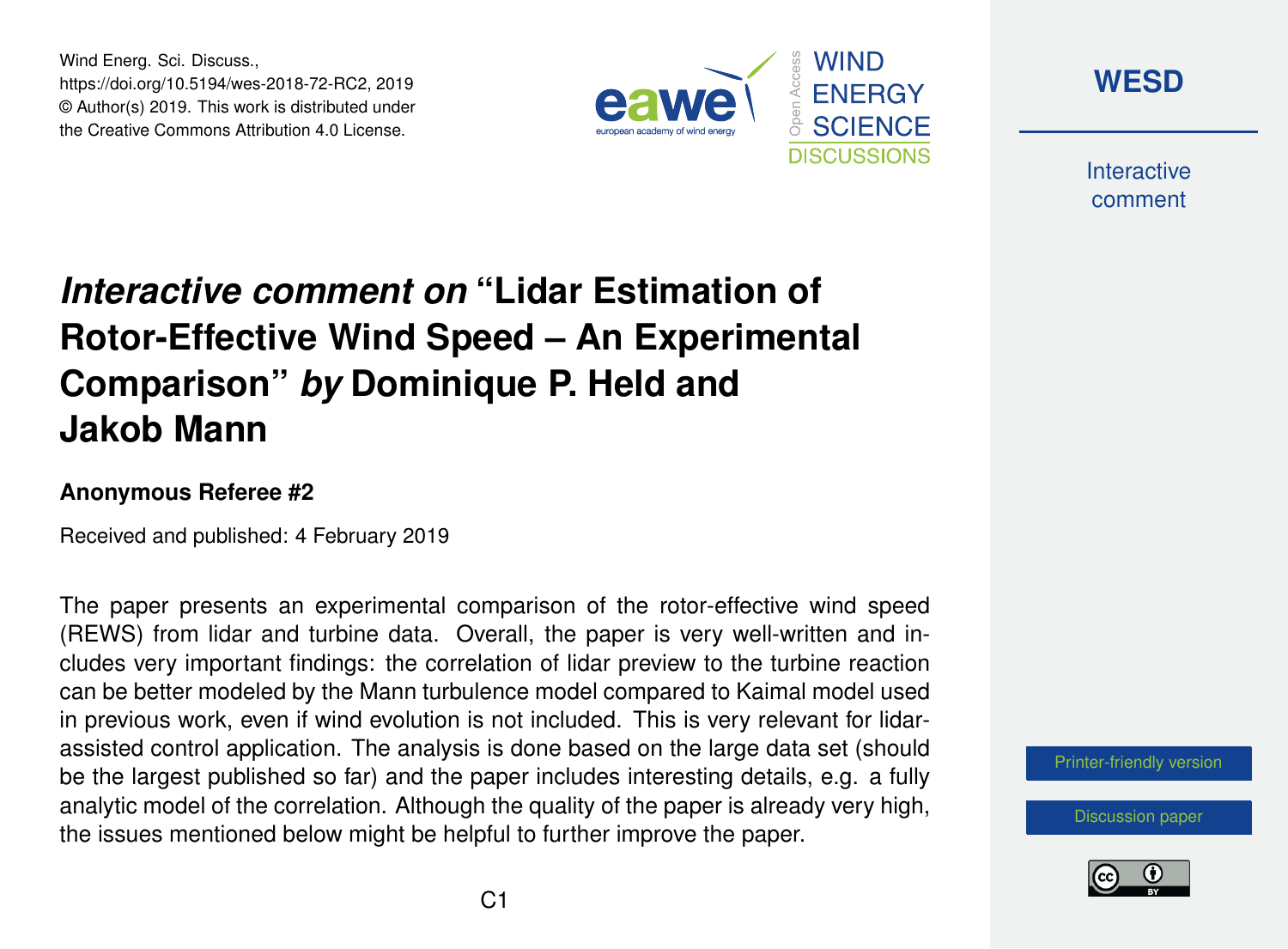#### Time delay:

The calculation of the time delay via the "information theoretical delay estimator" is an interesting approach. However, the information in Figure 11 is hard to read. Couldn't you use mean and standard deviation for each discrete time delay? Or wind speed bin? Further, the calculation of the filter preview can be improved. First, the frequency at 1P is quite high since the frequencies you are still able to measure with a good coherence are much lower. Also, the coherence level of 0.5 might be not a good cut-off-frequency, depending on the lidar spectrum. E.g. rotor and lidar estimate of the REWS can have a coherence of 1 and still have different spectra (if the transfer function is linear). In this case, using the coherence level of 0.5 would lead to no filtering, but filtering would be necessary depending on the transfer function. The transfer function at -3dB (for first order linear filter, approx. 0.7) should be better suited, especially for lidars with little averaging effect as the ones presented in this work. The 0.5 coherence level should be only close to the -3dB, if S\_LL is quite similar to S\_RR. Thus, would be good to better motivate the coherence level of 0.5 or use the transfer function at -3dB.

Details to improve understanding:

- Eq. 3 and 4: What is  $\delta$ , K'?

- Eq. 9: Some intermediate steps how to get there might be helpful. Maybe in the appendix? How do they relate to the equations from Mirzaei and Mann (2016)?

- Eq. 20 and 21: It is also not really clear, how the correction is applied to the real data, since only 1 Hz data are collected. Is this algorithm done on the lidar system or in post processing? It is also not clear, where this correction comes from. Line-ofsight wind speeds are often used in a wind field reconstruction algorithm which directly provides derived signals such as the REWS. And maybe I am wrong, but the correction seems to be the same than reconstructing the average horizontal wind speed. For small misalignment angles it might be not very important. For larger angles however, it is more the average longitudinal wind having an "effect" on the rotor. Thus it is not

## **[WESD](https://www.wind-energ-sci-discuss.net/)**

**Interactive** comment

[Printer-friendly version](https://www.wind-energ-sci-discuss.net/wes-2018-72/wes-2018-72-RC2-print.pdf)

[Discussion paper](https://www.wind-energ-sci-discuss.net/wes-2018-72)